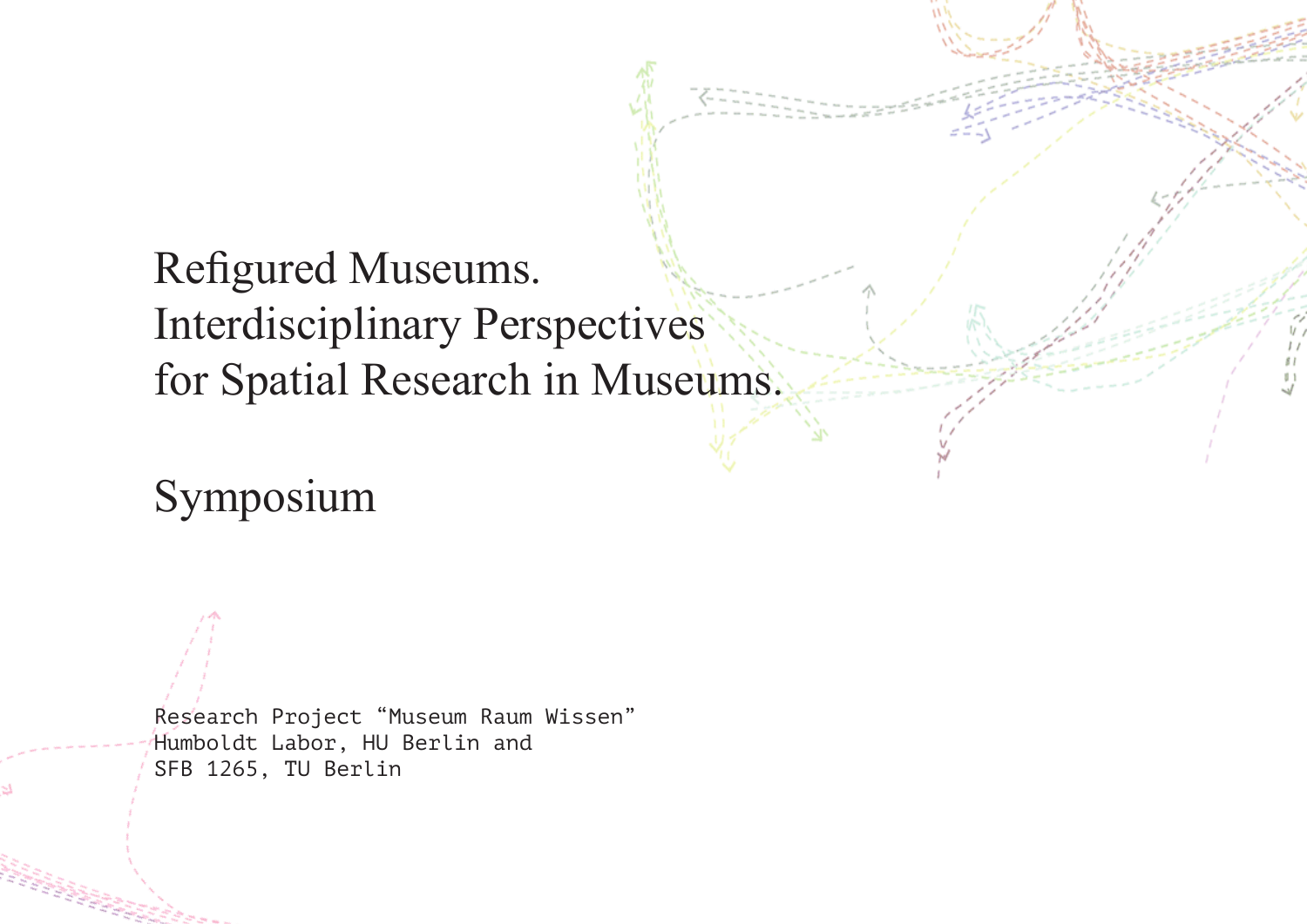#### Further Information: https://www.kulturtechnik.hu-berlin.de/en/research/museum-space-knowledge/ The research project "Museum Raum Wissen" is funded by Joachim Herz Stiftung.

Organization: Séverine Marguin (TU Berlin), Henrike Rabe (BIM), Sarah Etz (HU Berlin)

# Refigured Museums

#### Date: 3–4 March 2022

Location: Online, Zoom link will be sent via email (see below for registration)

Many voices are currently rising in search of the museums of the future (schnittpunkt & Baur 2020; Bast et al. 2018). The reflection on the role of the museum as a social institution and as space of powerful social narratives is in line with museum research that critically analyzes the history, practice, and tasks of the institution. At the same time, the institutional critique regarding the future of museums must also be considered in the light of global and social transformations of the present. Globalization and digitalization have brought the idea of the museum to a crossroads in its history. As places historically dedicated to the production, transmission and storage of knowledge, museums must review and justify their social relevance and topicality in the context of broader reordering processes, understood as the refiguration of spaces (Knoblauch  $\&$ Löw 2020). Here, the museum logic of preservation and collection, spatialized in depots and archives, may at times conflict with other (newly) emerging spatial logics such as curatorial transparency or dynamic (re)presentation.

We therefore see great potential in the spatial study of museums for considering questions of spatial knowledge, communicative dimensions as well as the circulation

Please register at: m.gartlinger@tu-berlin.de

and order of museum spaces. Which social spaces are constituted in and with museums? How is the coproduction of knowledge spatialized within the museal institution? And how can museums be designed in the future to make these knowledge processes more accessible and diverse?

In our interdisciplinary and international conference, we would like to bring together researchers from the fields of sociology, anthropology, art history, architecture, and art who are dedicated to the question of space in and around the museum. By establishing a discourse on museum spatial research we would like to initiate a spatial turn in the museum studies.

#### References

Bast, G., Elias G., and David F. (eds). 2018. The Future of Museums. Cham: Springer International Publishing.

Knoblauch, H., & Löw, M. 2020. The Re-Figuration of Spaces and Refigured Modernity-Concept and Diagnosis. Historical Social Research, 45(2), 263–292. schnittpunkt, ausstellungstheorie & praxis, & Baur, J. (eds.). 2020. Das Museum der Zukunft: 43 neue Beiträge zur Diskussion über die Zukunft des Museums. transcript Verlag.





 $\mathcal{D}^{\mathcal{I} \cdot \mathbf{U} N_{\ell}}$ 





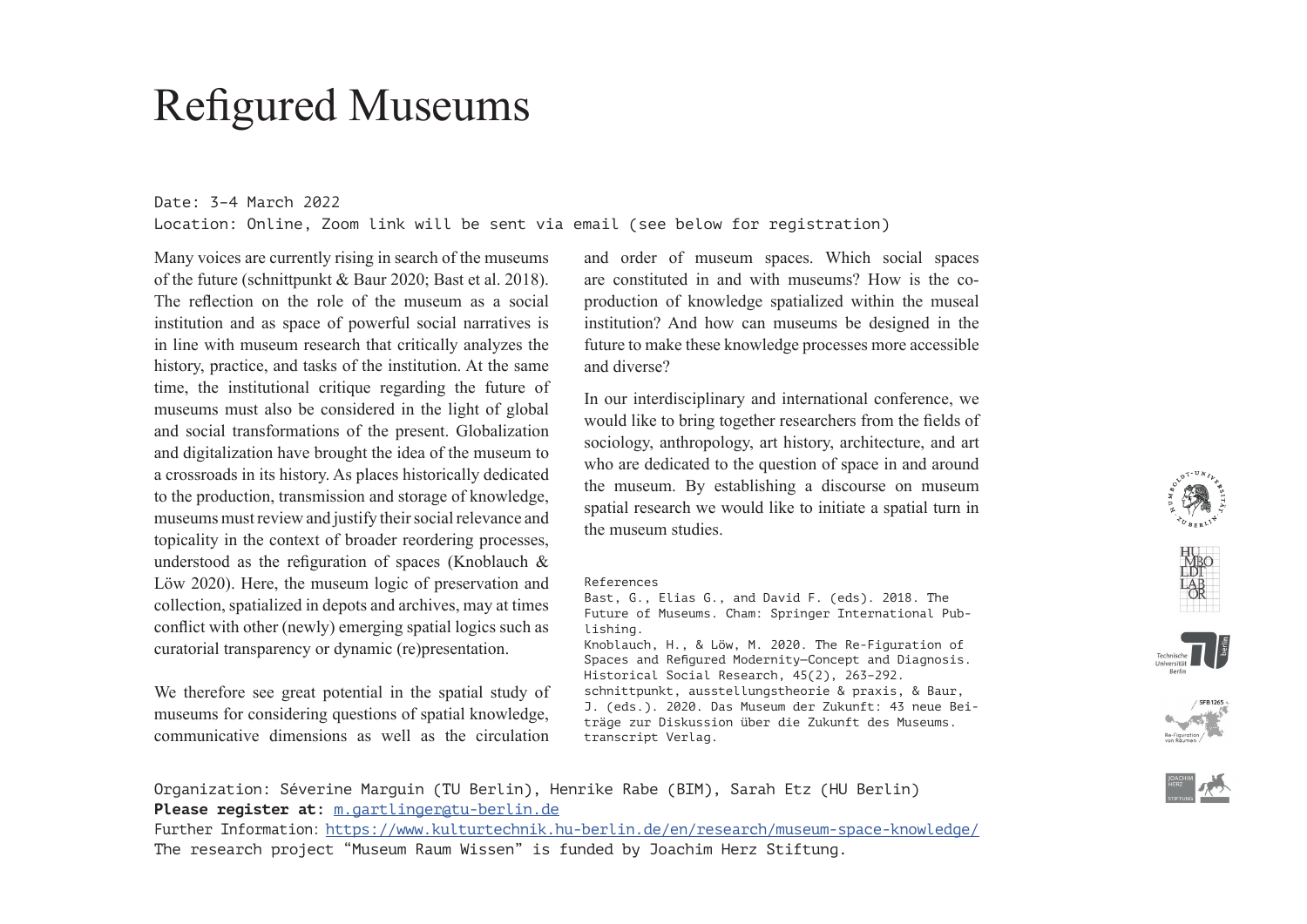#### 3

# Program

#### Thursday, 3rd of March 2022, 9.30–17.30

#### 9.30–10.15

Welcome and Opening Presentation

## **Museum Space Knowledge: Researching Spaces of Knowledge Co-Production**

Séverine Marguin (Technische Universität Berlin), Sarah Etz (Humboldt Universität zu Berlin) and Henrike Rabe (Berliner Immobilienmanagement GmbH)

#### 10.15–12.15

Panel 1 – Spaces of Knowledge Co-Production **Looking at Sculptures: View Space and Action Space in the Museum** Mathias Blanc (École du Louvre, Paris)

#### **The Interactive Constitution and Transformation of "Open-Plan Gallery Spaces"** René Tuma (Technische Universität Berlin) and Dirk

vom Lehn (King's College London)

#### **Interrogating the Role of Space in the Museum**

Kali Tzortzi (University of Patras, Greece)

#### 12.15–13.30 Lunch Break

### 13.30-15.30

# Panel 2 – Visitor Experience and Perception Refigured Museums: Encountering People, **Artworks and Space**

Dimitra Christidou (The National Museum of Norway/ University of South-Eastern Norway)

# **Visitor Interaction in Museums: On the Embodied Construction of Space in Heavily Structured Settings**

Wolfgang Kesselheim (University of Zürich)

## **Input from the Practice: Beyond Matter**  Lívia Nolasco-Rózsás (Hertz-Lab & ZKM Karlsruhe)

15.30–15.00 Coffee Break









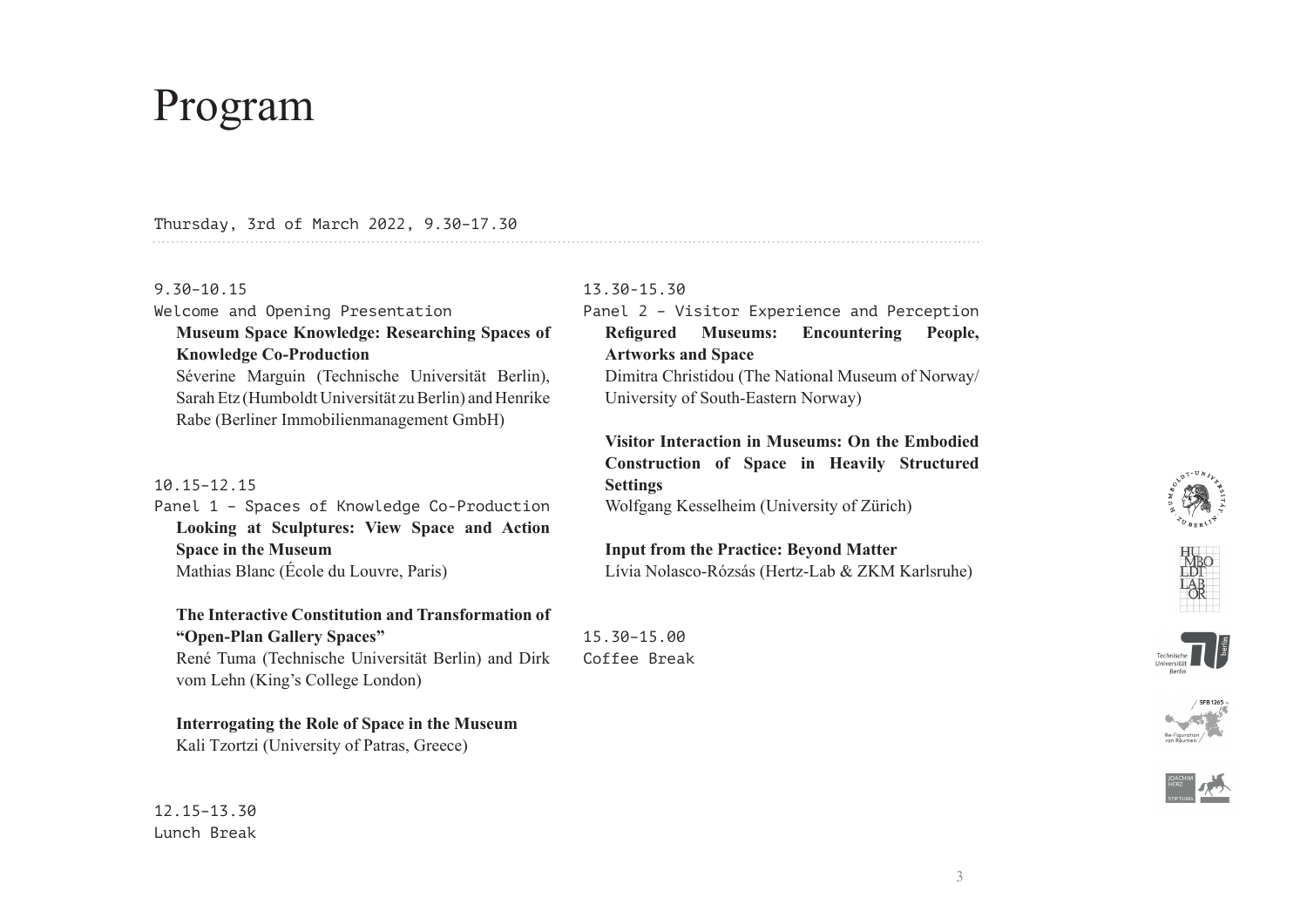16.00–18.00 Panel 3 – Architecture and Scenography **Museum Spaces as Perceptual Landscapes** Nina Tessa Zahner and Cornelia Escher (Kunstakademie Düsseldorf)

**In Negotiation: The Everyday Life of a Museum Building Under Heritage** Sabine Hansmann (HafenCity University Hamburg)

**Input from the Practice: Exhibition Design**  Frédéric Eyl (Thegreeneyl)

Friday, 4th of March 2022, 9.30-12.00

9.30-11.30 Panel 5 – Circulation, Provenance and the Poetics of Display **Epistemic Challenges and Aesthetic Remedies**

Sophia Prinz (Züricher Hochschule der Künste)

Spatializing Conflicts in Conservation at the **Botanical Garden of Berlin** Jamie-Scott Baxter (Technische Universität Berlin)

11.00–11.15 Coffee Break

#### 11.15–12.45

Panel 6 – Institution, Identity and Critique **Infrastructuring the Agonistic Museums**  Friederike Landau-Donnelly (Radboud University)

**2 nd Order Censorship? The Re-Institutionalization of Critique as a Marker of Refi gured Modernity**  Jochen Kibel (Technische Universität Berlin)

12.45–13.30 Round Up







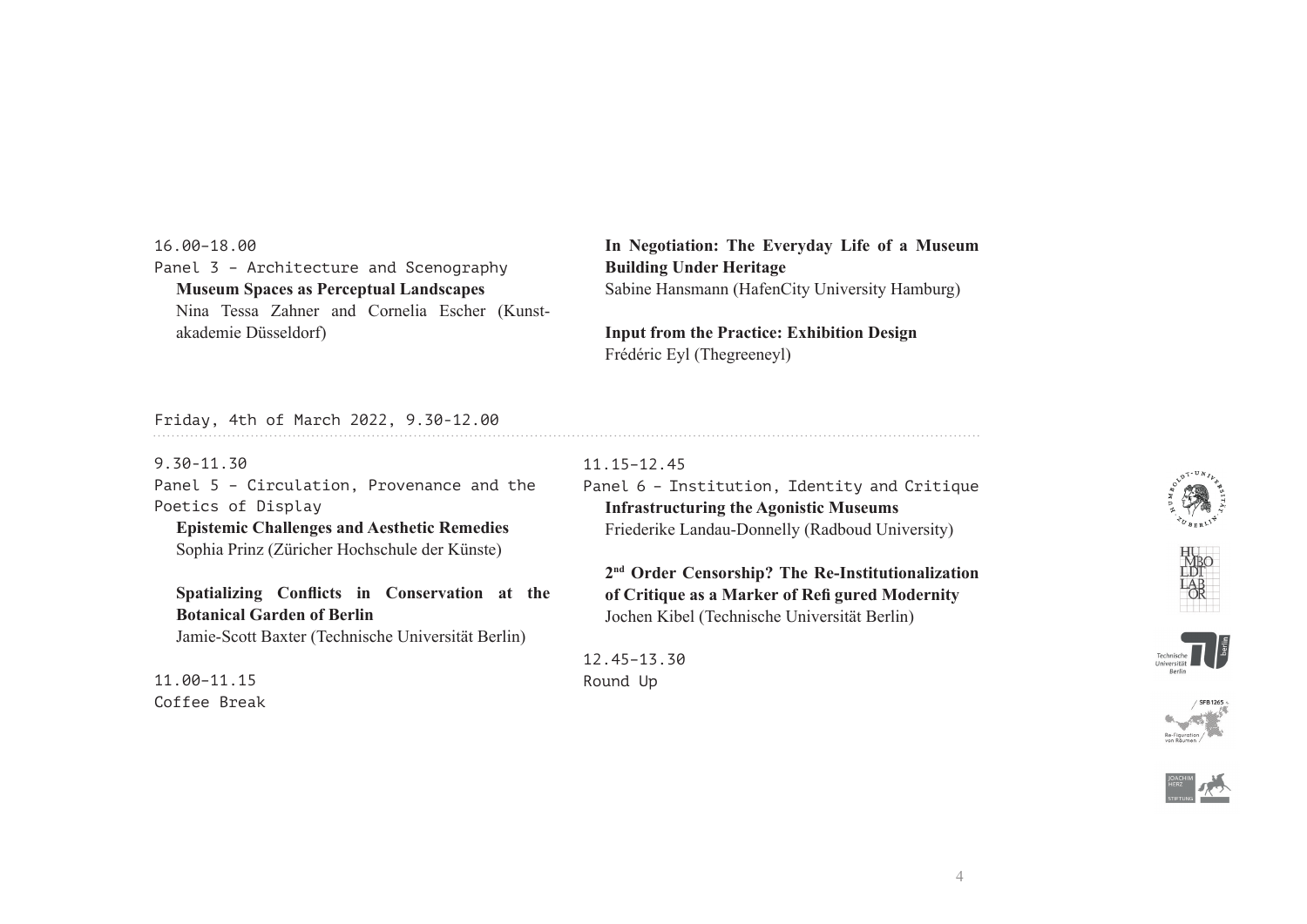#### 5

# Abstracts of the Talks

#### Spatializing Conflicts in Conservation at the Botanical Garden of Berlin

Baxter, Jamie-Scott (Architecture, Technische Universität Berlin)

Botanical gardens are complex spaces structured by three interlinked types of conservation: organic, built, and knowledge. Beyond conserving plant biodiversity, they must also deal with the conservation of built heritage (e.g. historic glasshouses, or the preservation of landscape plans). Furthermore, historically, they are museal institutions that have produced and conserved botanical knowledge, protected and stored in archives, herbariums, seed banks, and living collections. However, at the beginning of the  $21^{st}$  century refiguring processes, including climate change, the imperative of decolonisation, and advances in digital technology are challenging the stability of these spaces and ordering logics that underpin them. First results of our teaching-research project "Spatializing Conflicts in Conservation" reveal the spatialized tensions at Botanical Gardens Berlin (Bo) as a result of these forces between the three types of conservation.

#### **Looking at Sculpture: View Space and Action Space in Museum** Blanc, Mathias (Sociology, École du Louvre Paris)

This paper reports on a fieldwork at the Louvre-Lens museum in France, with visitors discovering a sculpture of the Louvre, the *Discophore*. In order to study the reception of this statue, we have developed a mixed methodology based on video recordings and what we call "annotation drawings in augmented reality." Therefore, the paper exposes the salient results of several weeks of fieldwork with and without different versions of the "Ikonikat 3D" digital device. It appears that our study corroborates the strong influence of the label on the way visitors look at sculptures. But it shows as well that using a digital device, and its human-machine interaction embedded, in front of an artwork creates a view space and an action space that have consequences in terms of distance and point of view. Lastly, we can observe different registers of meaning that unfold in this museum situation. It leads us to some perspective about how to enhance visitor's engagement in front of sculptures.









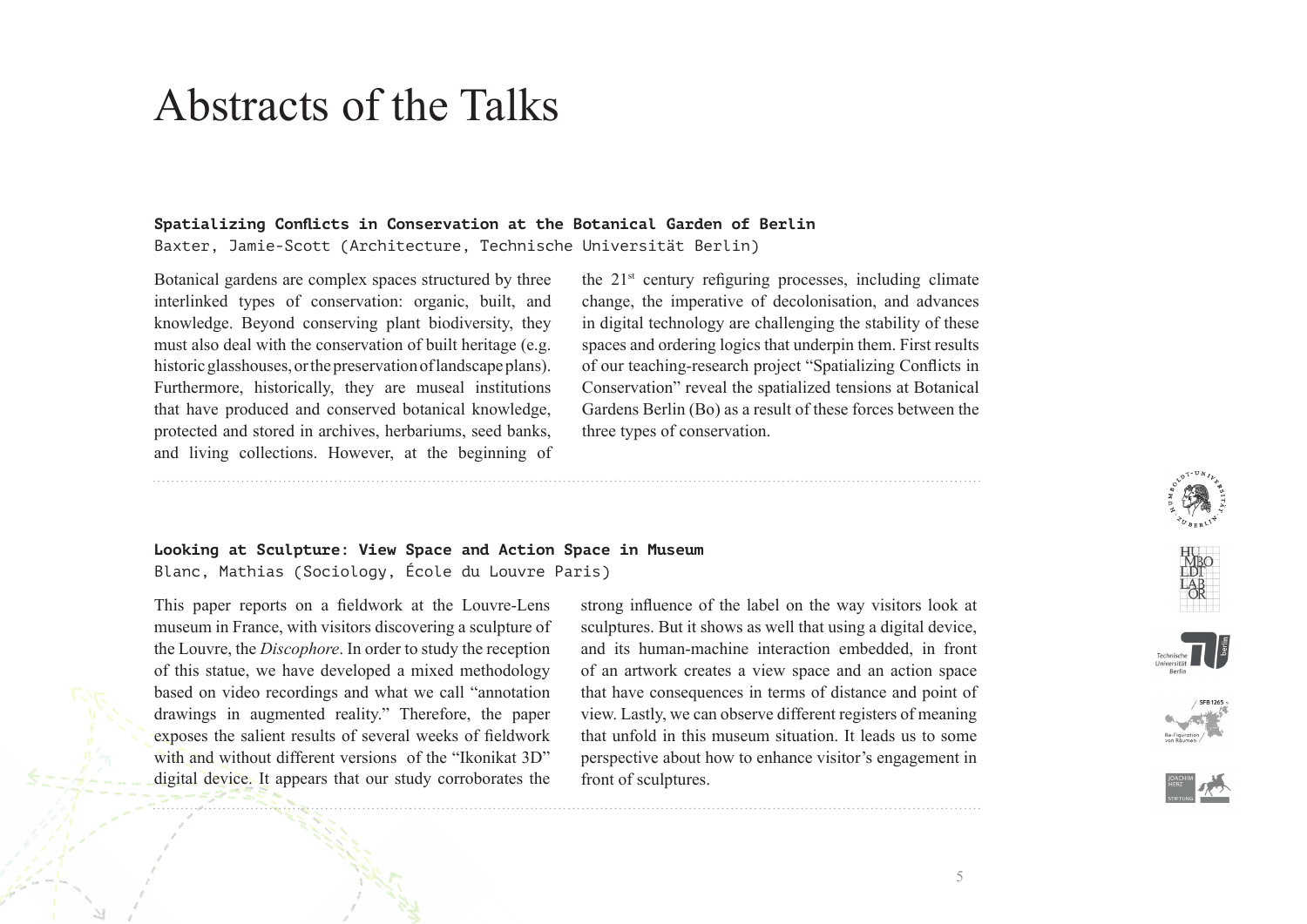#### Refigured Museums: Encountering People, Artworks and Space

Christidou, Dimitra (Pedagogy & Museum Studies, The National Museum of Norway/University of South-Eastern Norway)

Movement is central to how people experience and understand place, and movement is a mode through which visitors make meaning. In this presentation, I wish to discuss map-making as a method for collecting data on the museum experience. Map-making is seen as an activity that constitutes a form of place-making but also

sense-making that brings together visitors, artworks, and space. By looking closely at maps created by researchers through timing and tracking and maps created by visitors themselves, I wish to discuss the museum experience as an embodied experience in space and time.

#### **Wayfaring through the Modern Chamber of Wonders. A Visitor Study in the Science Exhibition of the Humboldt Lab Berlin**

Etz, Sarah (Sociology & European Ethnology, Humboldt Universität Berlin), Séverine Marguin (Sociology, Technische Universität Berlin) and Henrike Rabe (Architecture, Berliner Immobilienmanagement GmbH)

Museum spaces and exhibition design follow a long history of established spatial and aesthetic arrangements inscribing cultural values (Klonk 2009: 3). As one historically specific arrangement, the chamber of wonders has featured a seemingly unordered proximity of different types of artifacts, displaying the macrocosm in the microcosm. In a modern take, the Humboldt Lab is making use of this poetic of display: it offers no preconceived paths through the exhibition and frames the mode of scientific knowledge transfer as "sensuous insight" (Pieken 2021) for multiple experiencing.

Following a mixed-methods-approach, drawing on movement tracking, visitor survey and ethnographic observations, we will present the first results of our spatial investigation on the effect of the spatial design on the experience and reception of the visitors. From an intersectional perspective and by means of a multiple correspondence analysis (MCA), we want to reveal multiple spatialities in the constitution process of museal spaces according to specific groups of visitors.









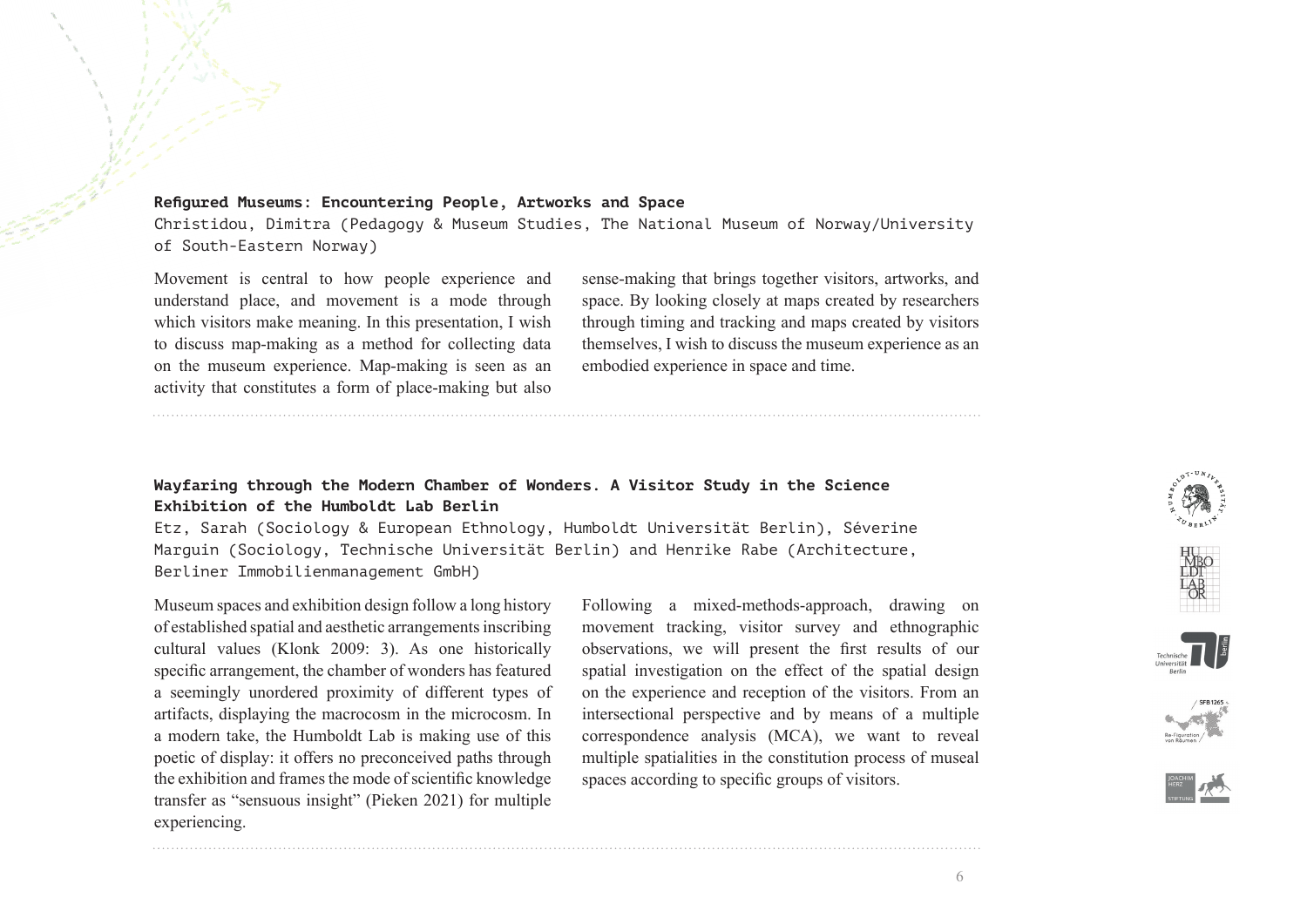#### **In Negotiation: The Everyday Life of a Museum Building Under Heritage** Hansmann, Sabine (Architecture, HafenCity University Hamburg)

The Sainsbury Centre for Visual Arts (1978), a museum and educational building by Foster Associates, became listed as a heritage site in 2012. Following the dismantling of the exhibition *Space Light Colour* by artist Rana Begum, this talk investigates the negotiations that become particularly visible when entering the entanglements of a museum's space under preservation. With the help of actor-network theory (ANT), a methodology rooted in science and technology studies, both actors being present and actors being absent are taken into account when following the people who work with the building in an everyday manner. Circumventing the traditional divide between humans and nonhumans, this presentation shows

how ANT allows for a nuanced understanding of the countless negotiations in and with a building characterized likewise by stability and flux. Exploring the building from a complex experiential perspective, it will be argued that space is not what exists inside the building but what is done with the building, with a network of countless actors, each having their timings and spacings. Thus, while it is common to deal with the physical world and its temporal layers in a linear and abstract manner, here, the specific tension in the work towards the creation of some kind of homogeneity (Hetherington 1999) and the multiplicity and complexity inherent in museum spaces (Macdonald, 2006) will be under scrutiny.

# **Visitor Interaction in Museums: On The Embodied Construction of Space in Heavily Structured Settings**

Kesselheim, Wofgang (Sociology & Linguistics, University of Zürich)

Visitor interaction in museums and science centers has been analyzed from two vantage points. One type of analysis starts from a semiotic exploration of the complex communicative arrangement in the exhibition space – objects, texts, exhibition architecture, etc. (cf. Ravelli

 $2006$ ). The second type of analysis starts from a finegrained observation of the visitors' interaction. Its aim is to reconstruct how the visitors interactively construct the meaning of their surrounding space with embodied means: talk, gestures, body movements. In my talk, I will









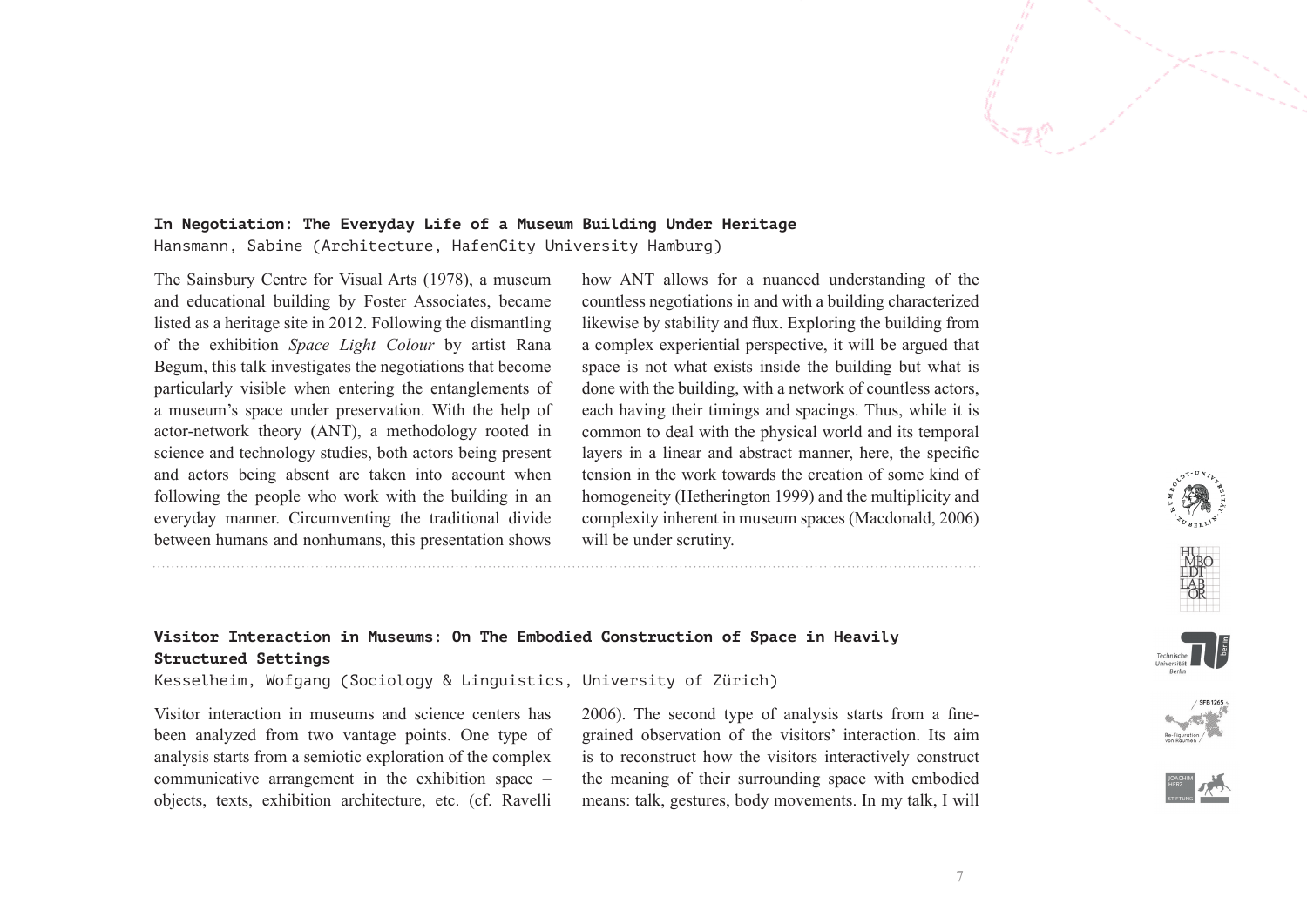bring these two approaches together using the concept of "usability cues" (Hausendorf/Kesselheim 2016), which has recently been applied to "heavily structured material

settings" such as churches or classrooms. The material basis of my talk is photo and video data from the Zoological and Palaeontological Museum Zurich.

# 2<sup>nd</sup> Order Censorship? The Re-Institutionalization of Critique as a Marker of Refigured **Modernity**

Kibel, Jochen (Sociology, Technische Universität Berlin)

The German Bundeswehr is confronted with a dilemma: it has to distance itself from an extensive repertoire of horrifying pasts, while it also has to articulate a minimum of historic continuity to legitimize itself. In its museum self-representation, the German military copes with this dilemma through what I call the 'institutionalizing of critique.' Numerous topoi of the refigured modernity, such as 'reflexivity,' 'multi perspectivity,' and '(self-) critique' are appropriated and historicized as resources of identity. In short: distancing itself from the past is rendered as a tradition of the institution.

The museum achieves this through a twofold spatial tactic. First: an *architectural* intervention. A steel and concreteshaped wedge designed by Daniel Libeskind cuts through the neo-classicist façade of the museum. It also allows a fundamental spatial rearrangement of the exhibition space and the exhibits inside. Second: the cutting-edge architecture, as well as the spacings of the exhibition, are made meaningful through *discourses*. The architecture of the museum and the discourses around them remain highly contested and reveal different attributions of meaning that operate in conflictive spatial logics.

With this paper, I (first) show that institutionalized critical negation can be also found at other contemporary museums (for instance the Humboldt Forum) since it allows to make a coherent self-narration out of the multiple and conflictive historic narratives that are constitutive for the refigured modernity. Secondly, I'll show how space, both in its material and discursive construction, is used to achieve this. Finally, I ask whether the incorporation of critique with its claims of inclusion constitutes exclusion on a different level and therefore leads to a  $2<sup>nd</sup>$  order censoring/ silencing of deviant voices.





8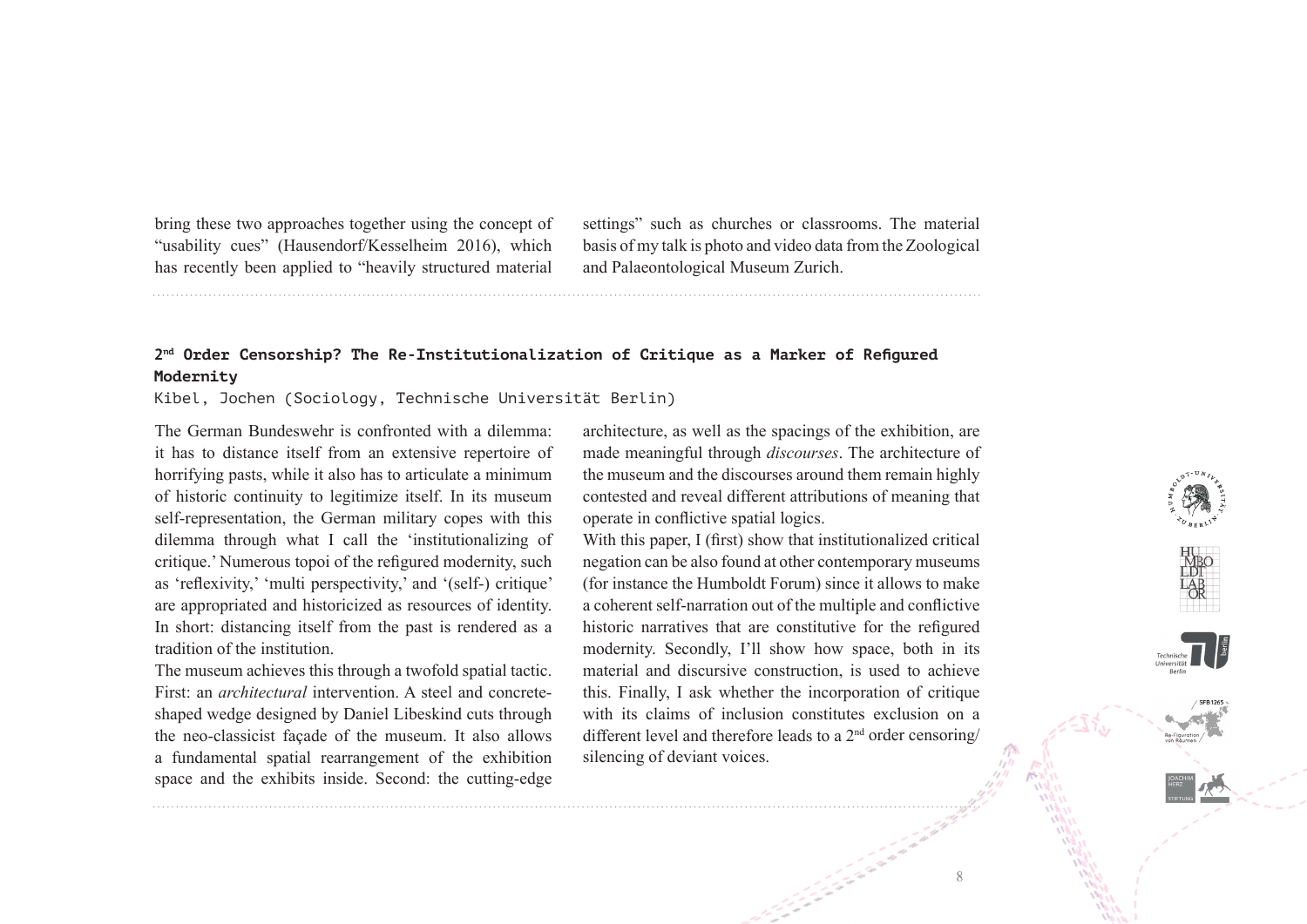#### **Infrastructuring the Agonistic Museums**

Landau-Donelly, Friederike (Cultural Geography, Radboud University Nijmegen)

This exploratory contribution discusses the trope of infrastructuring (Korn et al.  $2019$ ) to advance a definition of museums along the lines of what they do. In light of the unsettled definition of what a museum 'is' (ICOM 2021; Landau 2021; Sternfeld 2018), I set out to provide a 'negative' definition of museums as places articulated from ontological lack and absence (Landau et al. 2021).

By (re)directing attention to the constitutive conflictuality in any act of place-making, I develop an agonistic account of museums. I locate these conceptual considerations in the *Confl ictorium – Museum of Confl ict*, in Ahmedabad, India, to give insights what such a conflict-attuned museum feels and looks like.

#### **Epistemic Challenges and Aesthetic Remedies**

Prinz, Sophia (Sociology & Cultural Sciences, Zürcher Hochschule der Künste)

It is dawning on even the smallest provincial museum that the Eurocentric narrative had its day. Museological categories of the  $19<sup>th</sup>$  century fail to grasp the origins of our global present as we can no longer divide the world into the "West and the Rest," modern and pre-modern, or art and non-art. What is mostly left out in current debates about a new museology is, however, the specific design of exhibition spaces. It matters how things are presented,

**Contraction** 

and this is an aesthetic as well as epistemic challenge. To experience history and social processes as utterly complex requires modes of perception that leave ample space for contradictions and ambiguities. The link between a new museology and aesthetic forms of display will be demonstrated with examples from the Johann Jacobs Museum in Zurich and the "Mobile Worlds" exhibition.







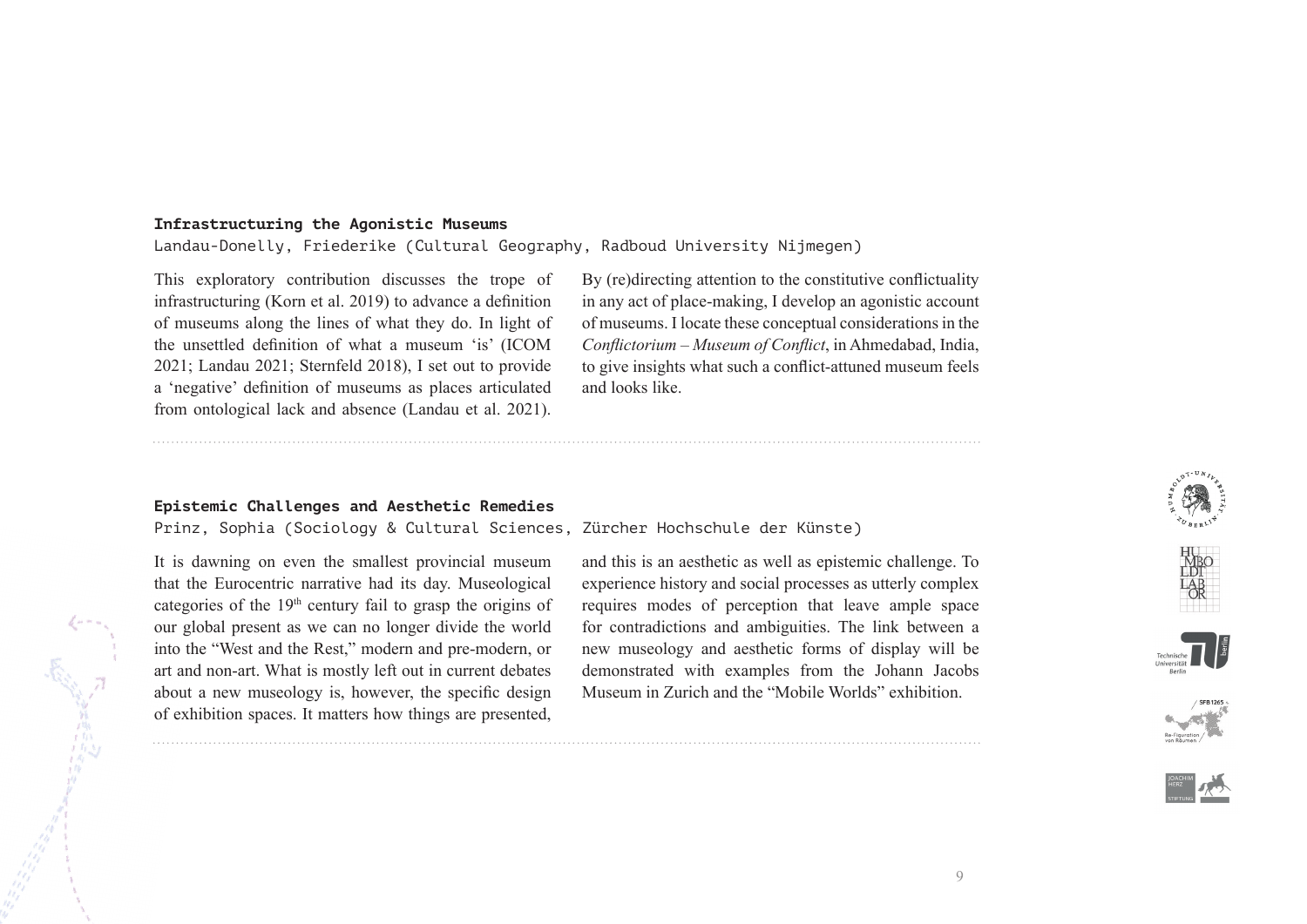#### **The Interactive Constitution and Transformation of "Open-Plan Gallery Spaces"**

Tuma, Rene (Sociology, Technische Universität Berlin) and Dirk vom Lehn (Sociology, King's College London)

In his book "Relations in Public" Goffman (1971) describes the space that museum visitors create in front of works of art as "use space." This is the space that visitors create between themselves and paintings when they come to stand in front of them. In this use space, visitors view and examine the work of art in interaction with each other. By virtue of their bodily figurations in front of the work, visitors render observable for others and mark their use–or view space. Visitors usually pay deference to the view space of others and make visible their deference by keeping a distance from and avoid stepping into it. Because galleries are often populated by multiple people at the same time, the space within them becomes an "openplan gallery space," not dissimilar to an "open-plan office" where various visitors and visitor groups simultaneously

and independently from others conduct similar kinds of action, such as viewing and inspecting paintings, reading labels, and moving between exhibits.

In this presentation, we analyse video-recordings of action and interaction in galleries and explore the creation and transformation of "open-plan gallery spaces." Our analysis is concerned with how visitors mark and observably differentiate their view spaces from others. We also investigate how visitors orient to the view spaces of others. Our detailed examination of video-recorded action and interaction begins to reveal different bodily figurations through which visitors segment and configure the openplan gallery space. The video-data have been recorded in art exhibitions in France and the UK.

#### **Interrogating the Role of Space in the Museum**

Kali Tzortzi (History, Archeology & Museology, University of Patras, Greece)

Recently, there has been an increasing awareness of the spatial dimension in the museum studies literature, rendering the issue of space one of its central themes. In

parallel, the later part of the twentieth century and the early twenty-first is characterized by radical experimentation and innovation in the design of museum space. The presentation